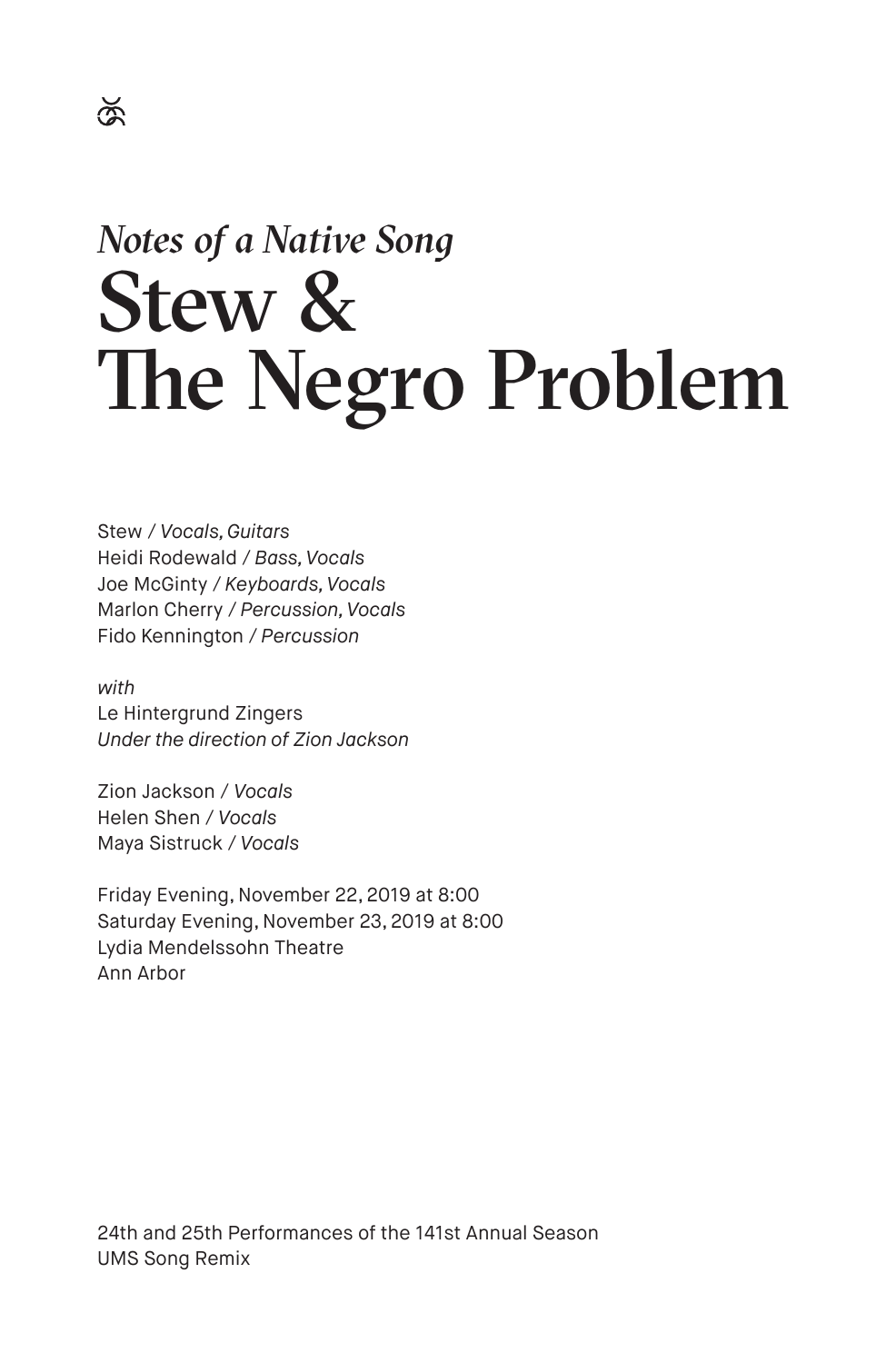This weekend's performances are supported by Anne and Paul Glendon.

Media partnership provided by WEMU 89.1 FM.

Special thanks to Sara Ahbel-Rappe, Vincent Cardinal, Charles Ferrell, Zion Jackson, Jennifer Knapp, Jonathan Kuuskoski, Michael Lluberes, Scott Piper, DeLashea Strawder, Stephen West, The Black Student Union at U-M, Charles H. Wright Museum of African American History, Detroit School of the Arts, U-M EXCEL, Flint Repertory Theatre, Mosaic Youth Theatre, the U-M Departments of Musical Theatre and Vocal Performance, Trotter Multicultural Center, and the U-M College of Literature, Science, and the Arts for their participation in events surrounding this weekend's performances.

In consideration of the artists and the audience, please refrain from the use of electronic devices during the performance.

The photography, sound recording, or videotaping of this performance is prohibited.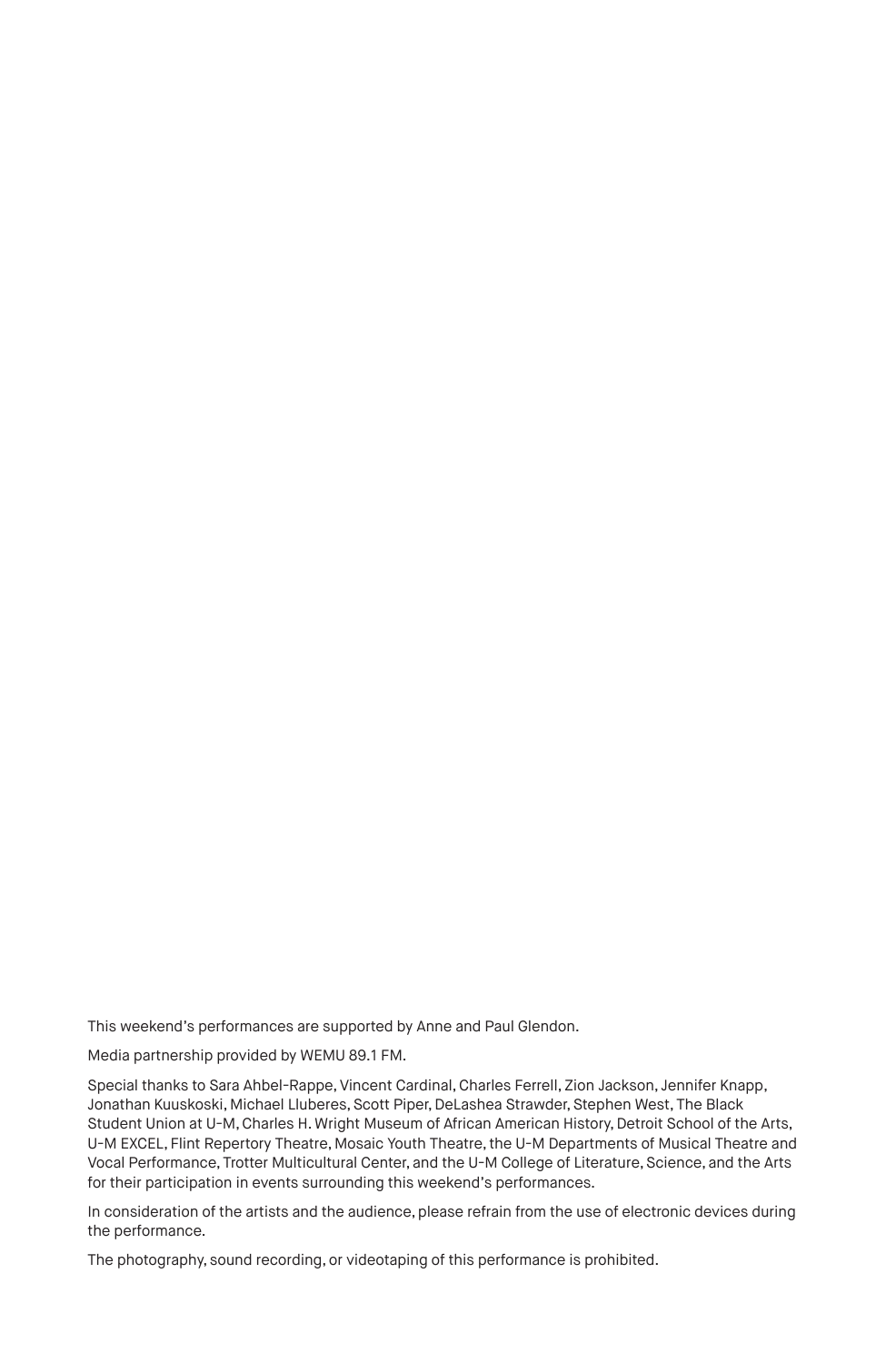**PROGRAM**

#### *Notes of a Native Song*

*This evening's program is approximately 80 minutes in duration and is performed without intermission.*

### $\Omega$

Following Friday evening's performance, please feel free to remain in your seats and join us for a post-performance Q&A with the artists.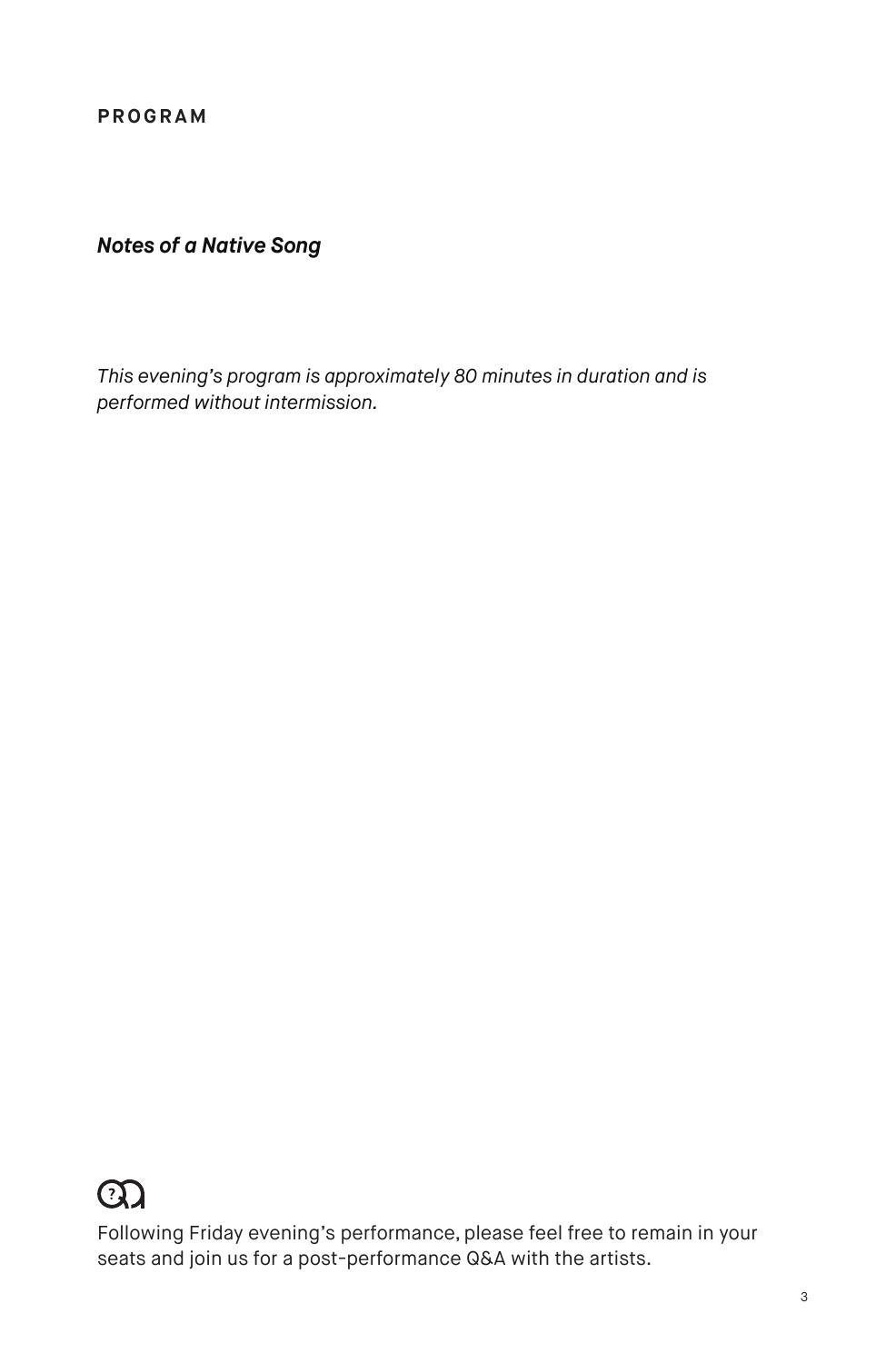#### **ARTIST STATEMENT**

*Notes of a Native Song* is not a musical nor a play with music. It's a song-cycle, a set, a concert or, put squarely, just a buncha songs with banter in between.

Please note this show is gonna be as new to us as it will be to you.

We re-invent it every time. We have to. That's what JB taught us to do.

Lots of artists subscribe to the idea of completeness, but songs, like America, our dreams and Baldwin's visions, are never really finished they just keep evolving, adapting, adjusting to the times.

Jazz cats and rock folk know this implicitly, musical theater people? far less so.

James Baldwin wrote and lived his ever-changing song.

Heidi and I are club rats who stumbled onto Broadway by accident. We developed our storytelling skills in dive bars and after parties. JB was a boy-preacher who stumbled willfully into being a badass. And he also knew a thing or two about dive bars and after parties.

JB is my Keith Richards.

And that pretty much sums up the show, in case you need to leave early.

*/stew*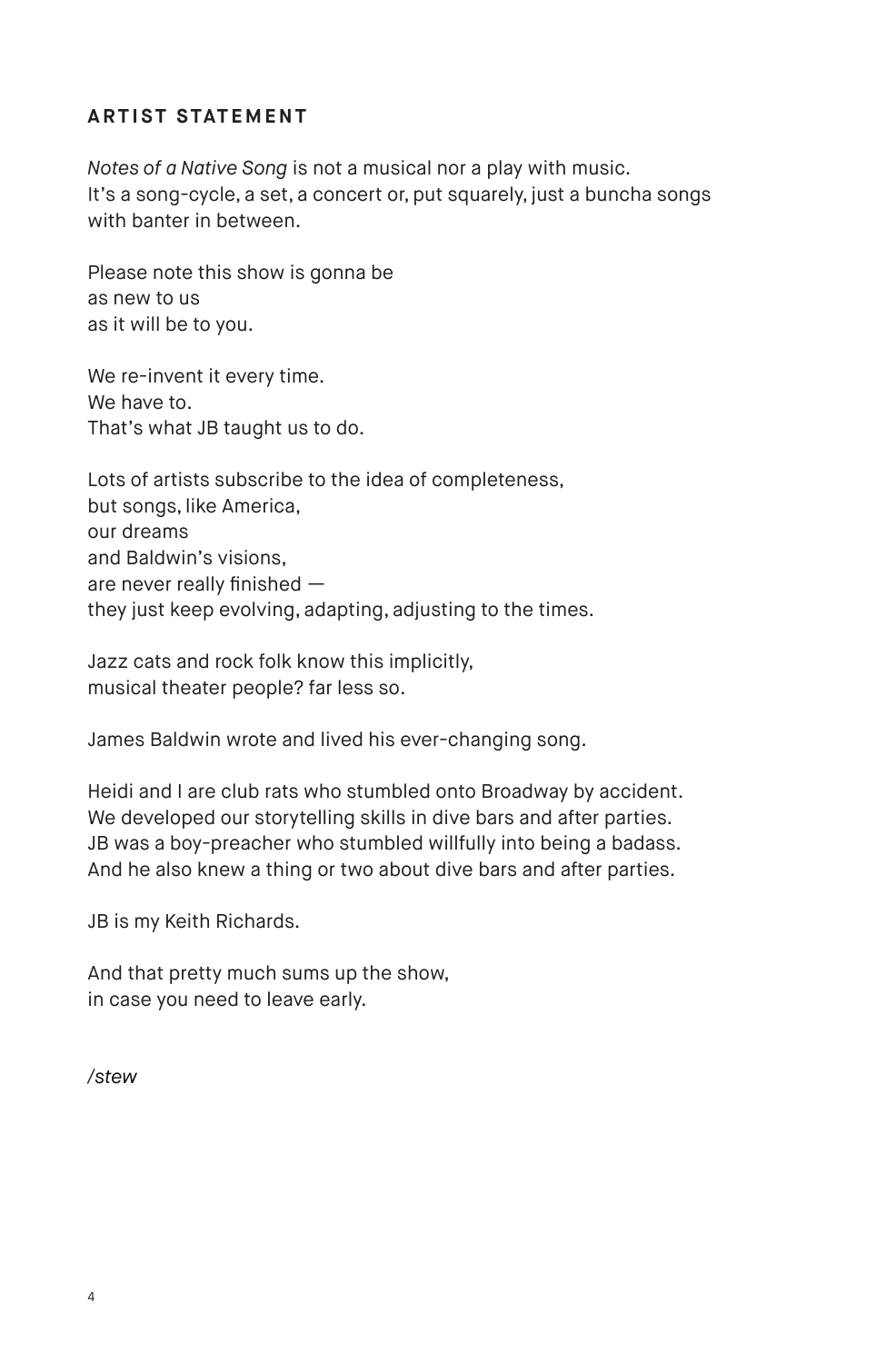#### **ARTISTS**

**Stew** (*vocals, guitars*) co-composed and wrote the book and lyrics for *Passing Strange* (2008 Tony: "Best Book"; twotime 2007 Obie: "Best New Theater Piece" and "Best Ensemble"), *Resisting my Resistance to the Resistance* (Metropolitan Museum of Art 2017), *The Total Bent* (Public Theater Spring 2016), *Notes of a Native Song* (Spring 2015, Harlem Stage/ Fall 2015, Curran Theater), *Wagner, Max! Wagner!* (Kennedy Center 2015), *Family Album* (Oregon Shakespeare Festival 2014), *Chicago Omnibus* (Museum of Contemporary Art Chicago 2013), *Making It* (St. Ann's Warehouse 2010), *Brooklyn Omnibus* (Brooklyn Academy of Music 2010), and Spike Lee's *Passing Strange* (2009). Stew & The Negro Problem have released multiple critically acclaimed albums.

**Heidi Rodewald** (*bass, vocals*) is the Tony Award-nominated, Obie Award-winning co-composer of the musical *Passing Strange*, which transferred from The Public Theater to Broadway in 2008, and then was made into a film by director Spike Lee. Ms. Rodewald joined the band The Negro Problem in 1997, where she began a longtime collaboration with singer/ songwriter Stew, and with him released 10 critically acclaimed albums. She is cocomposer with Stew of *Brooklyn Omnibus*, presented in the 2010 Next Wave Festival; *Making It* at St. Ann's Warehouse (2010); *Family Album* at Oregon Shakespeare Festival (2014); *Notes of a Native Song* at Harlem Stage (2015); *Wagner, Max! Wagner!* at Kennedy Center (2015); and *The Total Bent* at The Public Theater (2016). Ms. Rodewald scored two short films for director Leigh Silverman: *Over The River & Through The Woods* (2017) and

*Reprieve* (2018). She is the composer of *The Good Swimmer* with librettist Donna DiNovelli, which had its world premiere at BAM's 2018 Next Wave Festival.

**Joe McGinty** (*keyboards, vocals*) is a New York-based keyboardist, arranger, producer, and composer. He was the keyboardist for the Psychedelic Furs from 1987–1992 and is the founder and music director of Loser's Lounge, a tribute series that has played to sold-out crowds in New York City for over 25 years. He has worked with The Ramones, Ronnie Spector, Deborah Harry, La La Brooks of the Crystals, Nada Surf, and many others. He recently composed songs for Christopher Walken to sing for the film *One More Time*. In 2015, he opened Sid Gold's Request Room, an old-school style piano bar where he can often be found tickling the ivories for enthusiastic singers. This year, Sid Gold's Request Room opened its second location in downtown Detroit.

**Marlon Cherry** (*percussion, vocals*) is a multi-instrumentalist and composer who has performed and created for music, dance, film, and theater projects. He was a member of the bands Afro-Jersey (featuring Terre Roche) and Mecca Bodega, and has worked with a variety of music acts, including The Roches, Pete Seeger, John S. Hall, Church of Betty, Lusterlit, and most recently, Syd Straw. He has worked with choreographers/dancers such as Wendy Perron, Bill Irwin, Gus Solomons, Jr., Amy Marshall, Alison Cook Beatty, and Caitlin Trainor; film directors Jonathan Demme, Abel Ferrara, and Alison MacLean; performance artist Penny Arcade; and poets Steve Dalachinsky, Bob Holman, Sophie Malleret, and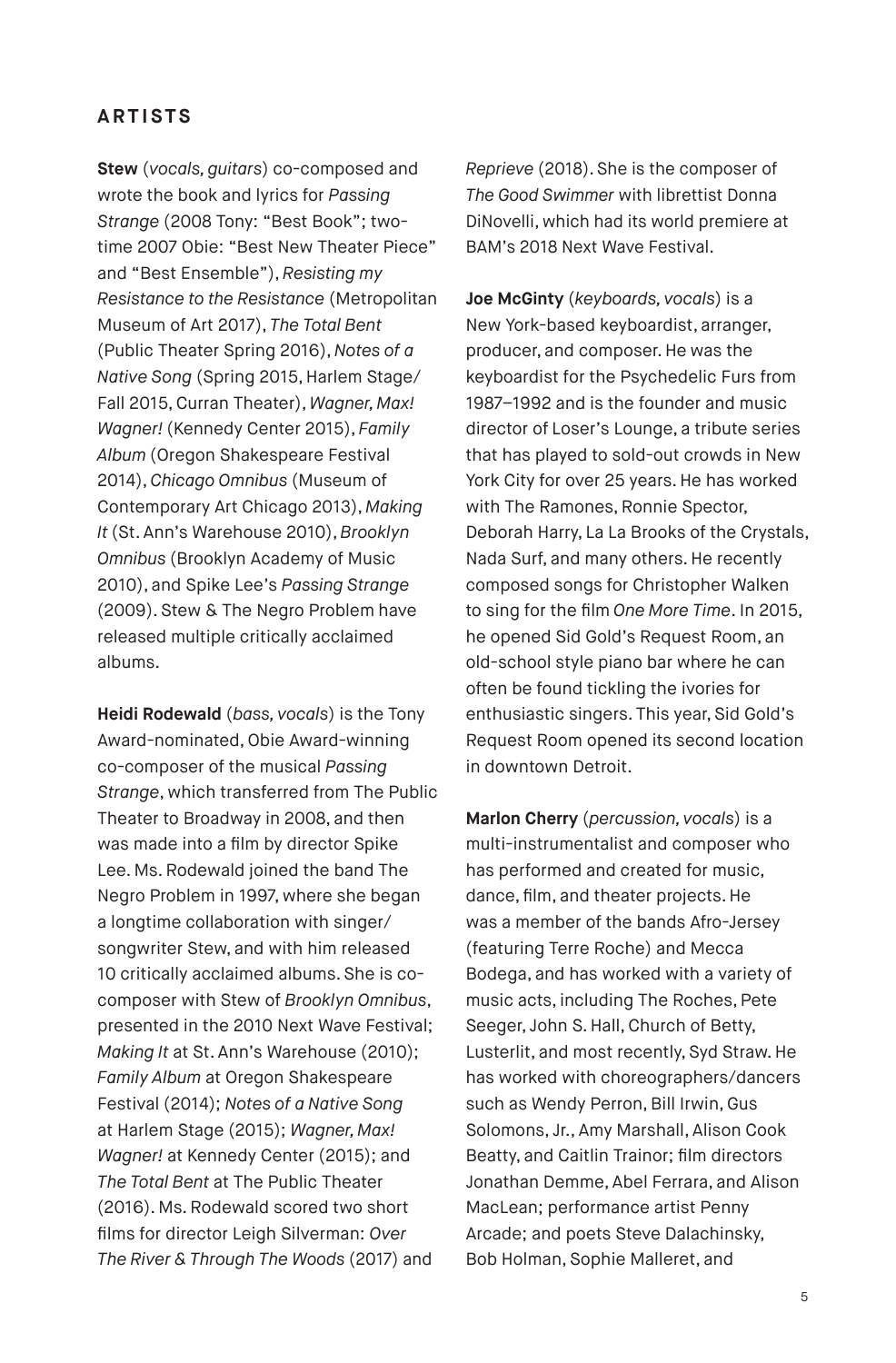#### **UMS ARCHIVES**

This weekend's performances mark **Stew & The Negro Problem**'s fifth and sixth performances under UMS auspices, following their UMS debuts in four performances in November 2010 at 523 S. Main Street in Ann Arbor.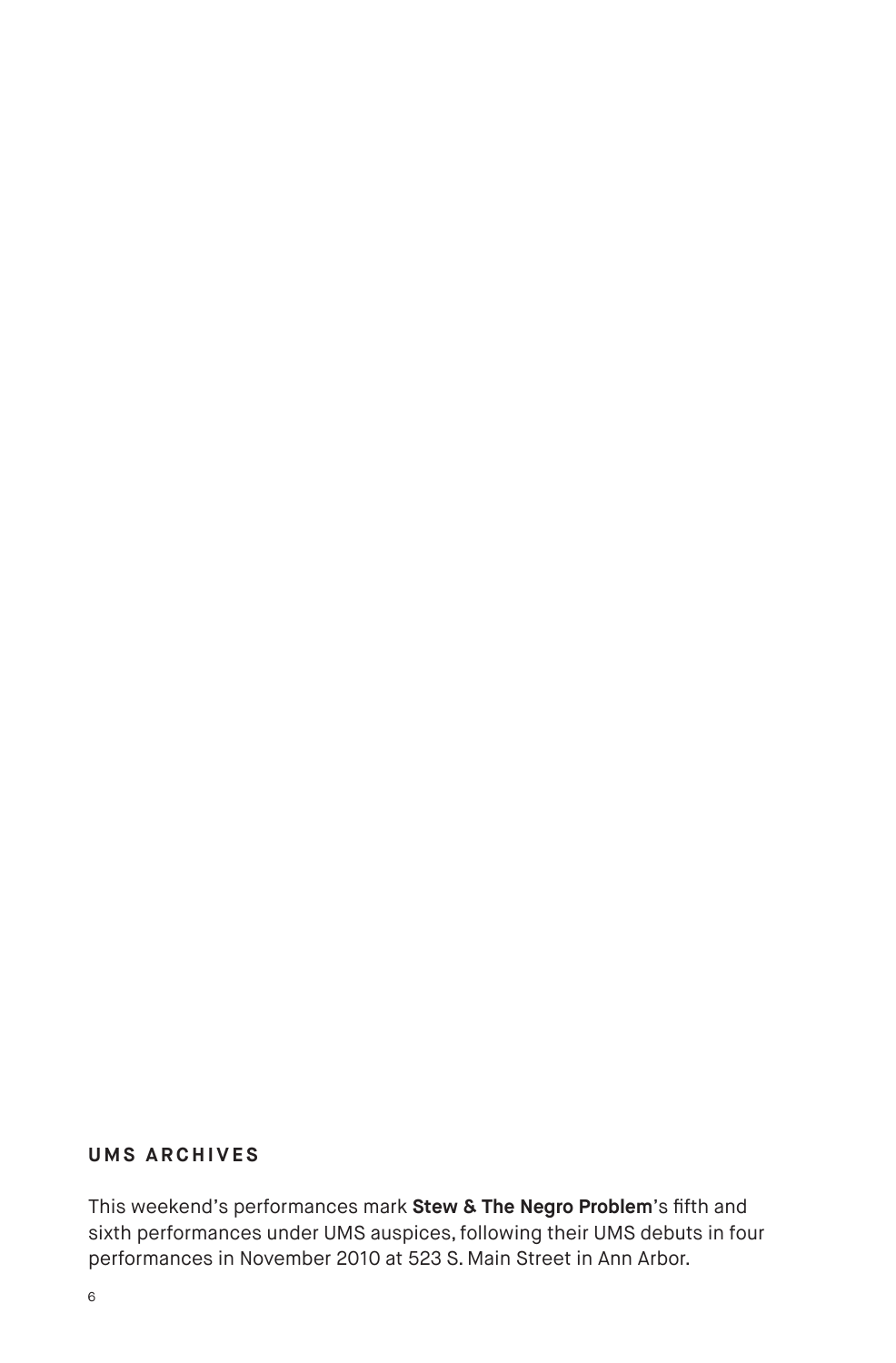Serhiy Zhadan. He also has four solo releases: *Life After Theatre*, *Pete*, *Elsewhere*, and *Ancient Sound, Modern Dance*. Mr. Cherry is currently a member of the NY/LA artist collective The Secret City, and a staff accompanist for the Barnard College Dance Department. and the Paul Taylor School.

**Fido Kennington** (*percussion*) is a 34-year veteran of the vibrant Michigan music scene. As a multi-instrumentalist and singer in such bands as Great Lakes Myth Society and Super Birthday, Mr. Kennington has shared both stage and studio with artists from Patti Smith to Montgomery Gentry. He was featured in the November 2001 issue of *Modern Drummer* magazine. Mr. Kennington proudly hails from Flint, where he enjoys modern life with his favorite human, their small mammal, and a KISS pinball machine.

**Zion Jackson** (*Le Hintergrund Zingers*), a U-M senior from Dewitt, Michigan, is studying voice performance with a minor in performing arts management and entrepreneurship. He is passionate about leadership and the arts. In his free time, Mr. Jackson enjoys traveling, cooking, and exploring new art.

**Helen Shen** (*Le Hintergrund Zingers*) is a sophomore musical theater major. A favorite credit at the University of Michigan is *Broadway Our Way* under the direction of Michael McElroy. She is beyond excited about sharing the stage with Stew while making her UMS debut this weekend.

**Maya Sistruck** (*Le Hintergrund Zingers*) is a sophomore in the BFA musical theater program at the University of Michigan. Originally from Charlotte, North Carolina, she has recently performed in 3am Productions' *Daddy Long Legs* and *Broadway Our Way* with Michael McElroy.